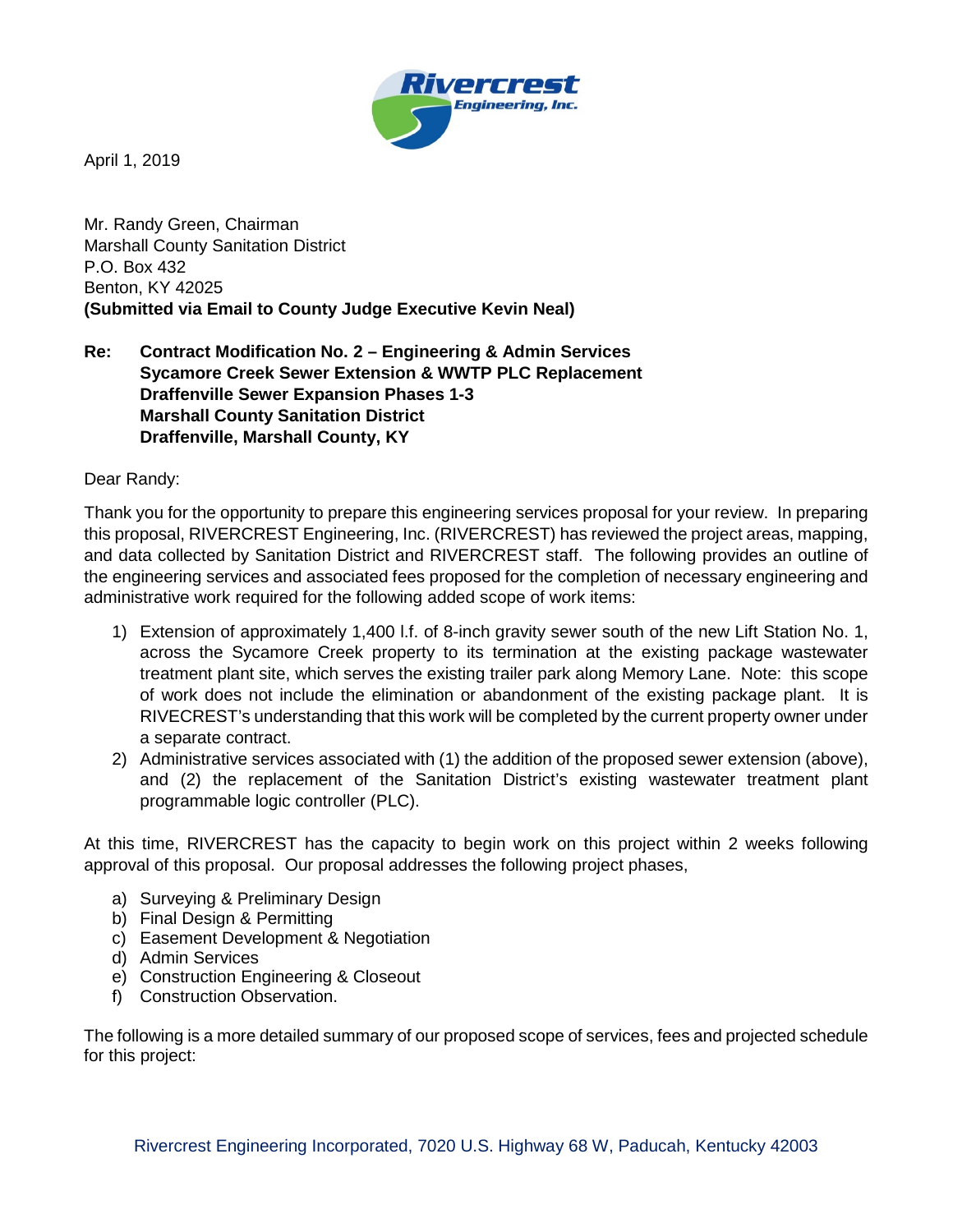## **I. Preliminary Evaluation**

RIVERCREST will work with the Marshall County GIS Department to prepare GIS level preliminary mapping for the project and will coordinate with our surveying sub-consultant and the Marshall County PVA, to review adjacent property ownership information throughout the project corridor, including existing easements, platted properties/subdivisions, and available rights-ofway for the sewer expansion. Detailed grantor/grantee searches will be provided by our surveying sub-consultant (On Point Geomatics – OPG). In addition to this property research, RIVERCREST will coordinate with member utility companies (Benton Gas, North Marshall Water District, and AT&T) to obtain available mapping and record drawings. This step will aid in identifying potential conflicts ahead of the field surveying phase.

Following this initial review, RIVERCREST will schedule on site meetings with District staff and our surveying sub-consultant, OPG. The intent of these meetings will be to obtain a consensus and understanding of the chosen project corridors prior to our surveyor initiating the topographic survey. RIVERCREST understands that topographic surveys will be required.

# **II. Surveying & Preliminary Design**

The RIVERCREST team will conduct a field survey of the project limits as described previously. The survey will generally consist of detailed topographic surveying of a 1,400 foot by 40-foot-wide corridor from the lift station west and south across the creek, thru the Sycamore Creek properties to the existing trailer park.

The project's field survey phase will consist of:

- Completing KY 811 BUD calls and coordination of field utility locates
- Establishing project survey control and benchmarks to KY State Plane coordinate system
- Collecting survey data including, building corners, miscellaneous structures/signage, edges of pavement, visible property/right-of-way corners, existing marked utility information, culverts, driveways, ditch/break lines, large trees, and general topographic data.
- Utilizing GPS or conventional survey techniques set up on the established control monuments. The horizontal control datum will be referenced to Kentucky State Plane South Zone for GIS compatibility. Vertical control is typically referenced to NAVD88 datum.

The preliminary design process will consist of:

- Developing gravity sewer alignment plan drawings
- Evaluating existing utilities, property limits and ownership
- Developing and reviewing existing ground surface models
- Developing plan/profile sheets associated with the proposed sewers
- Evaluating tie-in location
- Conducting on site review with Owner and operations staff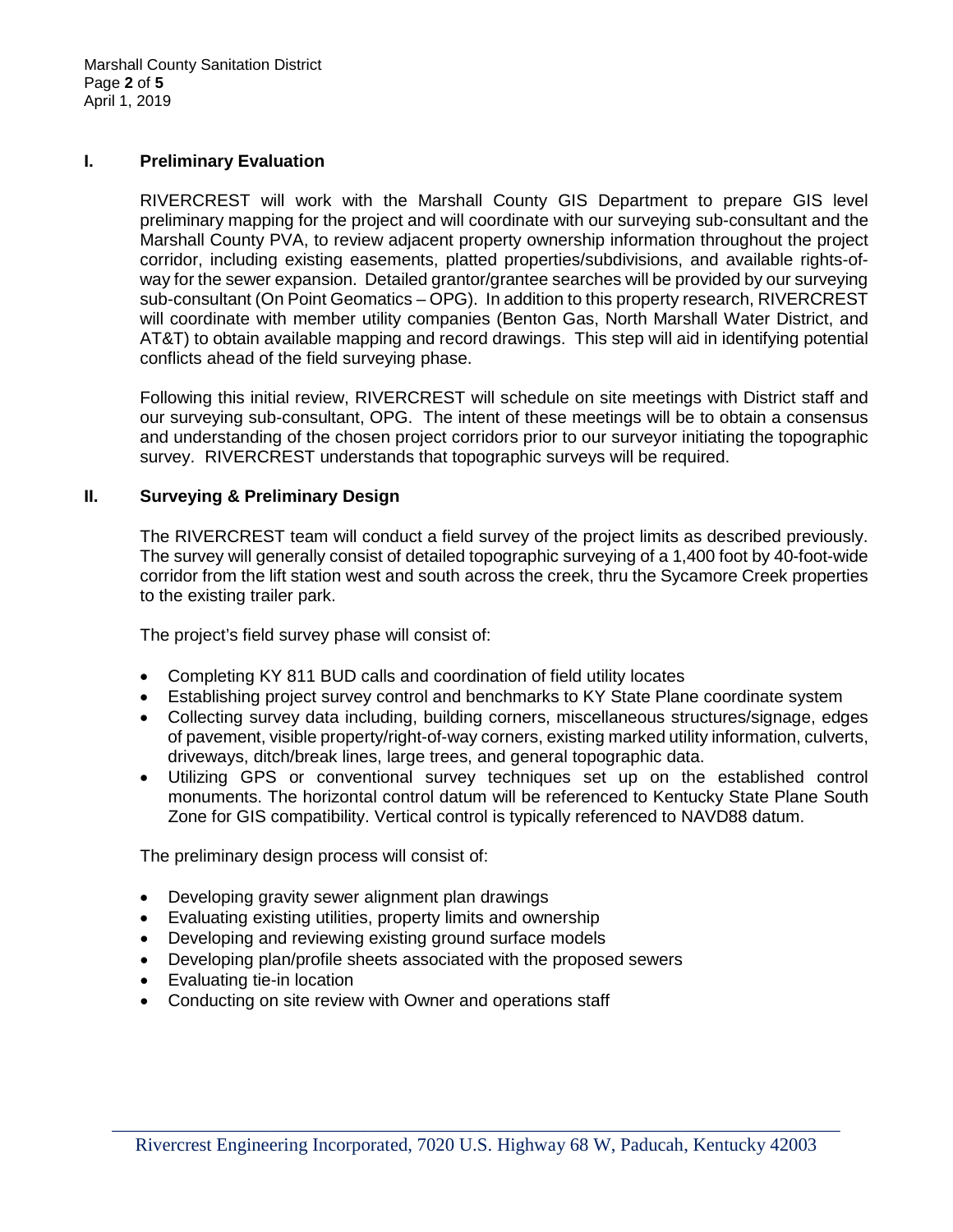#### **III. Final Design & Permitting Phase**

Upon receiving the District's approval of the preliminary design concepts, RIVERCREST will update design documents and complete final construction plans. Design drawings will include the following:

- Cover Sheet
- General Notes & Location Map
- Gravity Sewer Plans & Profiles
- Construction Details

Plan sheets are typically developed at minimum  $1" = 50'$  horizontal scale.

RIVERCREST will utilize standard technical specifications for completion and submittal of an amendment to the previously approved KY Division of Water – Wastewater Construction permit application package. As this is a modification to the previously approved construction permit, our submittal will include design plans and construction permit. Due to the nature and configuration of this project, RIVERCREST does not anticipate the need to prepare and submit a KY Transportation Cabinet encroachment permit application prior to construction. Additional permitting services, as required for securing environmental approvals through the Division of Water and KIA will include submittals to the U.S. Fish & Wildlife Service, Army Corps of Engineers, NRCS, and Division of Water Floodplain & Water Quality Certification Sections.

Additional permitting services such as endangered species studies, critical habitat studies, and historical landmark or archaeologic studies have not been included in our proposed scope of work. These studies can be added to our scope later at the District's request, with our service fees being adiusted on an agreed lump sum or hourly T&M basis.

# **IV. Utility Easement Development & Acquisition**

RIVERCREST anticipates the need to prepare and secure an additional 4 utility easements for completion of the added scope of work. Our anticipations are based upon site and available PVA data reviews along the proposed corridors. RIVERCREST proposes to prepare up to four easement descriptions for review by the District's attorney. RIVERCREST's surveying sub consultant will review and approve each description prior to the District's legal counsel preparing the proper easement acquisition documents. For the purposes of this proposal, RIVERCREST assumes that any required easements will be secured by the RIVERCREST team.

Once the final easement documents are obtained from District legal counsel, RIVERCREST will provide three good faith efforts to negotiate the easement on behalf of the Sanitation District. These efforts will include, initial contact through mailing of the easement package, telephone contact (when possible), and up to two on site meetings with the property owner(s). If successful, we will forward the easement documents to the District for recording. If unsuccessful after three attempts, we will deliver the documents to the District along with our discussion records and await further direction. For the purposes of this proposal, our easement negotiation scope excludes exercises beyond the three good faith attempts. In the event additional easement development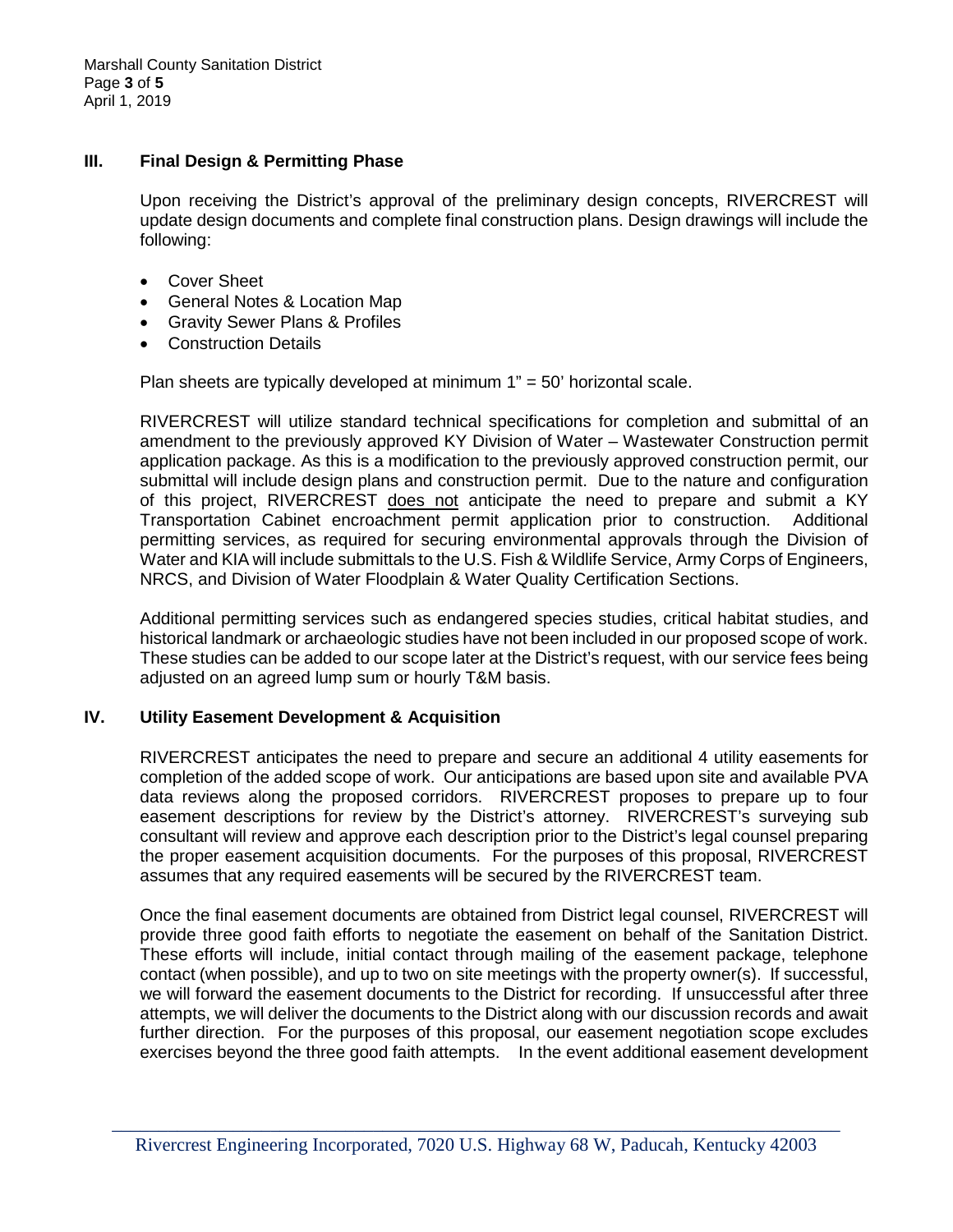and/or negotiations become necessary, the RIVERCREST team can conduct these activities in accordance with our established time & materials service rates.

## **V. Admin Services**

RIVERCREST will coordinate with the District/Fiscal Court, Contractor, KIA, and Division of Water for completion of the required forms for utilizing "Residual Loan Funds". Once approved, RIVERCREST will coordinate with KIA and Division of Water throughout the design, permitting, and construction phases for submittal of the required monthly status reports, processing of pay requests, and submittal of the necessary quarterly reporting documentation.

Please note that this proposal also includes only Admin services for the PLC replacement work. RIVERCREST understands that all design, coordination, and construction work for the PLC replacement will be performed by Rick's Electric, whom was previously procured by the District/Fiscal Court, for completion of this scope of work.

## **VI. Construction Engineering & Closeout**

Prior to initiating construction, survey crews will field stake the centerline of the proposed sewers on approximately 200-foot intervals. We will also stake significant changes in horizontal alignment, encasements, tie-ins and manhole locations. Our proposal assumes that we will stake the project alignment once. All remedial or additional staking requested by the Contractor or Owner can be provided on a time & materials basis.

Upon completion of field staking, RIVERCREST's project manager will schedule and conduct a walkthrough with the Owner and Contractor. RIVERCREST will provide construction engineering services including, coordination with District staff, contractor, and the inspector on project activities and progress, coordination and attendance at monthly progress meetings and KDOW project site visit (assume 2 additional meetings), processing of monthly pay requests and coordination of required Contractor monthly and quarterly submittals and payroll certifications.

### **VII. Construction Observation**

RIVERCREST estimates our construction representative will be on site approximately six (6) hours per day during active construction activity. We have also allocated two (2) hours per day for preparation, travel, document preparation, and photographic logging of daily construction activity. We estimate our field personnel will be actively involved with the construction process, five (5) days per week for a project duration of 4 calendar weeks.

During the construction phase, our project representative will track daily pay item quantities, prepare detailed field book sketches for the gravity sewer installations, log daily photos of the construction activities, assist with interpretation of the project plans and specifications, and coordinate with District operations staff for required system shut-downs, manhole and line testing, and tie-ins.